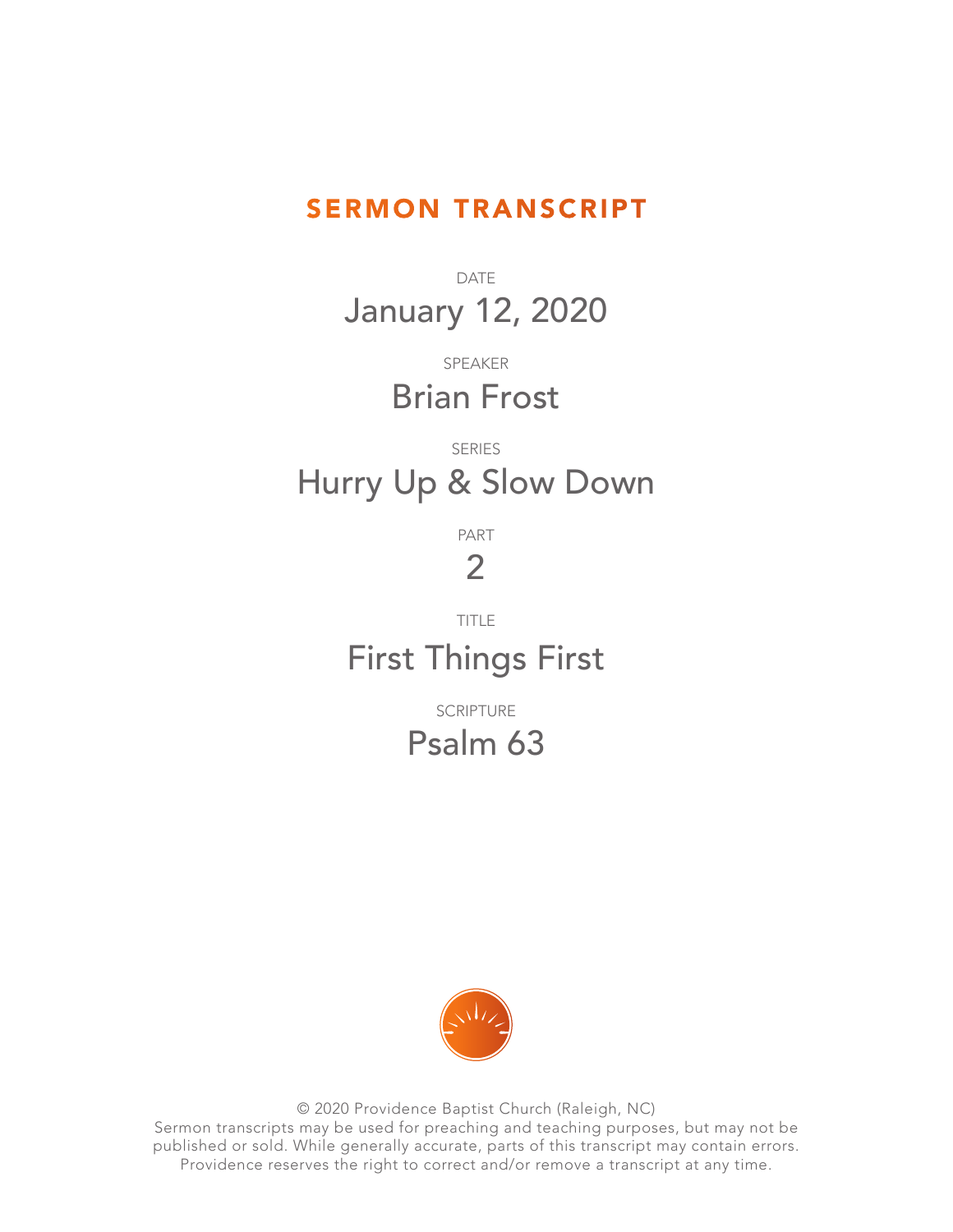Well, it is great to see all of you. It's always a joy to sing with you. If you're new here with us, welcome. We're thrilled that you've joined us as our guest and pray this time we'll be really encouraging to you. If this is your first time here, or perhaps it's like the 50th time that you're here and you look around and you wonder how will you engage, we want to be able to help with that. We have this mission at Providence that God has given us and it's to honor Him. That's why we're here.

We want to glorify Jesus Christ and how we do that is we seek to help other people to know Christ and then to grow them up to love and to worship him. To help people find that pathway of how you can plug in how anyone can, there's a simple pathway. It has four steps and the second step is grow. If you want to know how to grow in the Lord or with us, that time is for you. It'll be right after this service.

Anyway, I hope that that is really helpful to you. We're in a series, it's called Hurry Up and Slow Down. It's inspired actually from a very brief passage of the Bible, and these are the words it says to this, to aspire to live quietly, four words in English, but actually there's two main words that almost look like they're opposites. The word aspire, it means to strive after. It means to hurry up and do something. It means to work really hard to do something.

Then the second half of that passage says to live quietly, to be content, to slow down. That's where we get the idea, hurry up and slow down. We need this because we're busy people. We tend to live so fast and do the different things in our life as fast as we can so that we can be with as many people as possible and to do as many things as possible and to fill up the tank of our heart. But here's what we learned last week and this is so important, is that the faster that we tend to live our life, the less pleasure we find in our living. The less pleasure we find in our living, the more concerned we get over how much living we've already done and how much living we have left to do on this earth.

We looked last week at Psalm 90 where he says, "God, would you teach us to number our days so that we would have a heart of wisdom." What we want to do is build on that foundation. We're going to look in a moment in Psalm 63. But before we do that, I want to pray for us. Okay? Father, I pray for everybody who's here. You know that we want good in life. You know that we want our soul, and our heart, our mind to be satisfied for the things within us that make us thirsty and hungry for purpose or for satisfaction or for contentment that go unmet.

I pray, God, that you would begin to help us to see this morning, what is the process and what goes first? I ask that you would speak to us. We come before you because we believe that you're the one and only. You are God and there is no other. You created all things and you sustain all things by the power of your word, that you sent your son to rescue us after making a promise to do so and in one day that you will be our judge.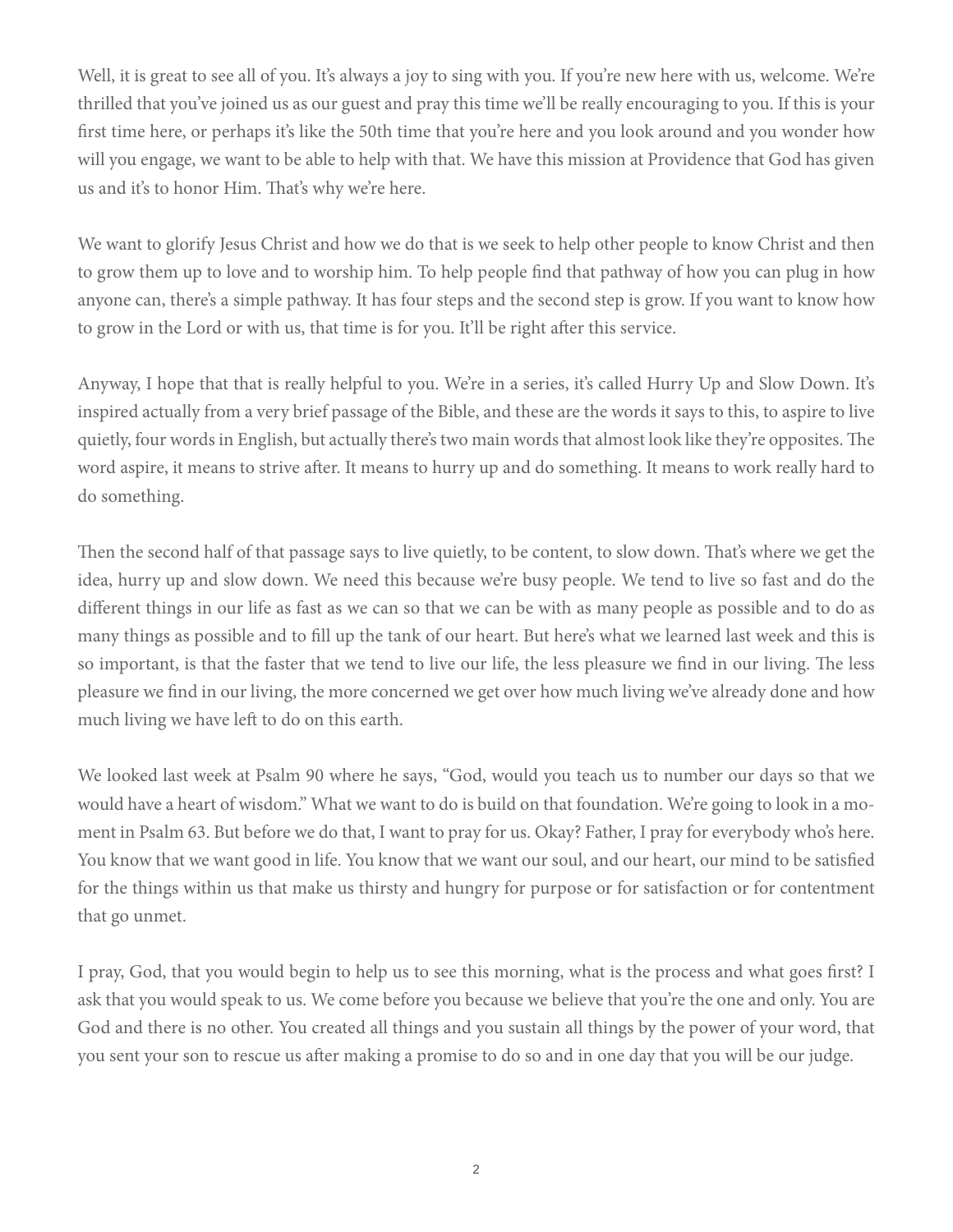We confess you as Lord. We confess that you are the Good Shepherd. You are the way, the truth, and the life. You are the one that sticks closer than a brother and you are the one that we need more than any other. I pray for those who are here, every single one of us that you would help us to see that in you there is a kind of friendship that is sweeter than anything that this world has to offer.

I pray that you would use Psalm 63 and you would use my weak voice to communicate that truth to each one of us. So would you impress it deep within our heart? Would you help us to believe that this is real? It's true that you are there, that you are personal, that a relationship is available and a kind of relationship and a depth of relationship that is so satisfying.

For those of you, Lord, those who are here who are already doubting, already doubting if you're really close, if you're really there, I just ask that you would show them that you are consequential and real and you are not silent. We look to you in faith. We need your help and I pray this in Jesus name. Amen.

In your Bible, if you would look with me at Psalm 63, if you don't have one with you, there's lots of Bibles in the chairs near you. If you don't have one at home, then take that home with you. But what I want to do is to look at this idea of first things first and that is, what is it that goes into our life first? Now, most of you have seen something like this, but it's going to end a little differently, which may be a little discouraging to you, but life is full of so many different things that you can put into your life and that's what this one represents, right?

There's lots of things in our life that are insignificant. They're inconsequential things like these little [babies 00:05:02], okay? There are things that you can invest three hours in and you don't even know what you did with those three hours. There's no significance to them whatsoever. Okay? It's endless scrolling or endless gaming or all kinds of things where really that if this was the legacy of your life, you would feel a sense of regret. Maybe even a sense of embarrassment that you invested all of your life and your limited number of days and things that were so inconsequential.

Yet every one of us fills up a pretty significant portion of our life doing things that really just don't matter. This second size are things that you kind of have to do, they're various responsibilities. They're not necessarily what you want your legacy to be. They are more important or things like hobbies and responsibilities like you got to clean your car. You don't want that to be the legacy of your life, but you need to do it every now and then and that takes time. It takes time out of your life to do things that are important.

Then the last is, of course, areas of significance, the larger rocks in our life, things that if you economize on these by doing a lot of these, you end with a tremendous amount of regret. Typically, the big rocks are relationships. They're people that you're investing in. It's your relationship with the Lord or your relationship with people. It's the important things in life that really make up so much of what life is supposed to be about.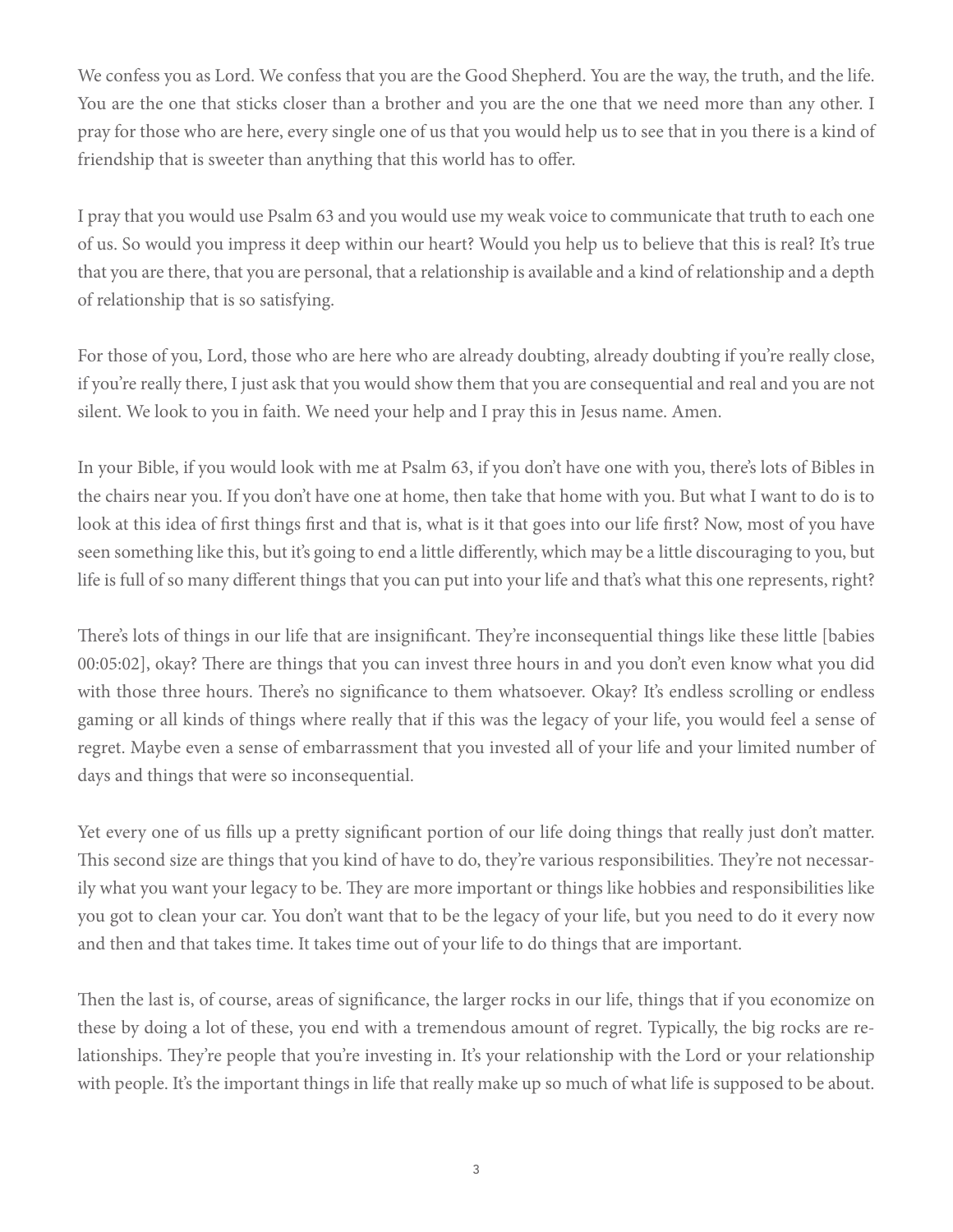You've seen this whole thing work out, where if you start with the smallest and you pour all of those in and then you move to the medium, eventually there's nothing left. There's no space left in your life for the things that matter the most. The natural thing is we'll pour it all out, start fresh, and begin with the largest areas of importance and begin with areas of priority. Then what you'll find is everything will fit.

Now, this is where it's going to get discouraging if you've seen that workout is I've intentionally secured enough material to not fit because that is reality. Okay? You and I have limited capacity of what we can spend our time. Even if you said, "I want to be known and I want to invest all my time at the most significant consequential relationships," where there's too many people on the earth for you to relate to everybody, so you have to choose.

There are limited amount of moments in our life and there are differing levels of importance of the things that we're going to fill those moments of our life. The question that I have for you this morning is really this, what should go in first? If you can't fit in everything, what should you fit? What should go into the jar first, your life first? Maybe a better way to think about it is this, what could you put in your life first that would inform and give you wisdom and understanding to know what else should go in after that first thing?

What I want to show you this morning from Psalm 63 is that first thing is the Lord Himself. It's a relationship with God. Now the Bible is not going to use the word priority. It's going to use the word seek. When it uses the word, "I'm going to seek this," what it's saying is, "I'm prioritizing this." For example, in Psalm 119:10 it says, "With my whole heart, I seek you." What it's saying, "I'm prioritizing God."

Maybe the most famous of all seek passages in the Bible comes from Jesus' own lips. In Matthew 6, he looks at people who don't have any relationship with God, no reference point to God, and he says, "These people are seeking what they're going to wear and what they're going to eat, what they're going to drink." He goes, "But these aren't the things that you should seek. No, you seek first the Kingdom of God and His righteousness." Prioritize this over what you're going to eat and what you're going to drink and what you're going to wear. This is more important.

Well, in Psalm 63, we find a man, his name is David, he's the King of Israel and he's going to talk about who he's seeking and what he's seeking. But every song has a context and this context is fascinating and I want to tell you the context before I read it so you can appreciate it a little bit more as we read it.

In 2 Samuel 15, David is the King and his son Absalom tries to overthrow his throne and so David has to flee the city for his life and run into the wilderness with just a few people, his body guards. There's limited amount of water, limited amount of food, his own son is trying to kill him. He's had to leave the rest of his family. He's had to leave his cabinet. He's had to leave his responsibilities as King. He's had to leave everything that fills up his day, just like the things that you fill up your day and he had to be removed without any planning whatsoever.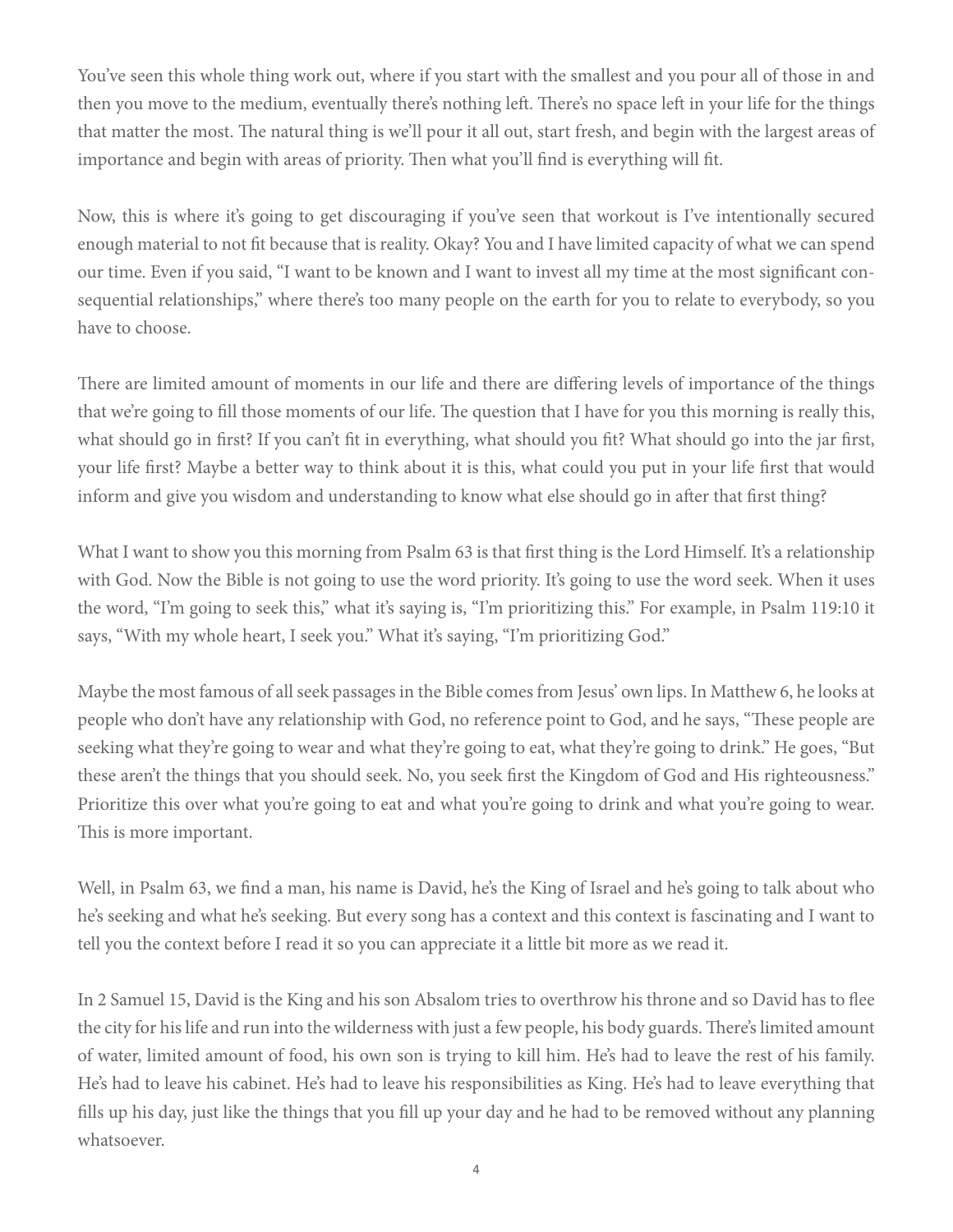Think about how unsettling that would be if whatever it is that you have planned this week, I picked you up, kidnapped you, and put you in some cave somewhere and you weren't able to do everything and be around everybody that's most important to you.

Well, this is what's happening with David. This is a stressful time and he's thirsty and he's hungry and he looks around and it's hot. He's in the middle of the desert. Notice what he says in that moment. He says, "Oh God, you are my God. Earnestly, I seek you. My soul thirsts for you. My flesh faints for you as in a dry and weary land, where there is no water. So I have looked upon you in the sanctuary beholding your power and glory because your steadfast love is better than life. My lips will praise you and I will praise you as long as I live. And then your name, I will lift up my hands. My soul will be satisfied as with fat and rich food.

My mouth will praise you with joyful lips when I remember you upon my bed and meditate on you and the watches of the night for you have been my help and in the shadow of your wings, I will sing for joy. My soul clings to you and your right hand upholds me, but those who seek to destroy my life shall go down into the depths of the earth. They shall be given over to the power of the sword and they shall be a portion for jackals, but the king shall rejoice in God and all who swear by Him shall exalt for the mouths of liars will be stopped."

For roughly two months now I have looked forward to reading Psalm 63 here and to talk about what to me is one of the most important things that I could perhaps impart to you that most of you have already learned, maybe even more so than me. What I get to do this morning is maybe the greatest privilege of all, and that is to point you to the reality that you can have a relationship with my very best friend. My very best human friend is Tabitha, and she's sitting down here. But even she would say that her time with Christ is more significant than her time with me.

You see, for those who find Jesus to be the greatest treasure of their life, to spend time with him, it's better than what this earth has to offer. I know that some of you don't know what I'm talking about. Some of you wonder if it's really true. Can someone actually have a personal relationship with somebody that they can't hug and see with their own eyes? Is it possible? Some of you have tried to do different things. Someone said, "This is what it means to have a relationship with Christ." It left you feeling dry. These kinds of sentences wouldn't be the sentences that you would use to describe what the world calls a quiet time, a time with the Lord. But I want you to know something. That is that, at least for me, I've found that the Bible is true on this, that there is not a more pleasant experience that this life has to offer than to spend time with Jesus Christ.

How I want to frame the passage is really to try to condense it down into its simplest form. This won't be a complicated thing to grasp. Some of you are going to say, "Boy, you missed out on so many things." I want to show you two truths and then I want to give you three applications at the end for those two truths. My hope is that when we leave that you're going to have the sense of hope that says, "You know what? I think I can have a relationship with Christ and know what that looks like and feels like and putting him in your life first." They would then inform the rest of your life.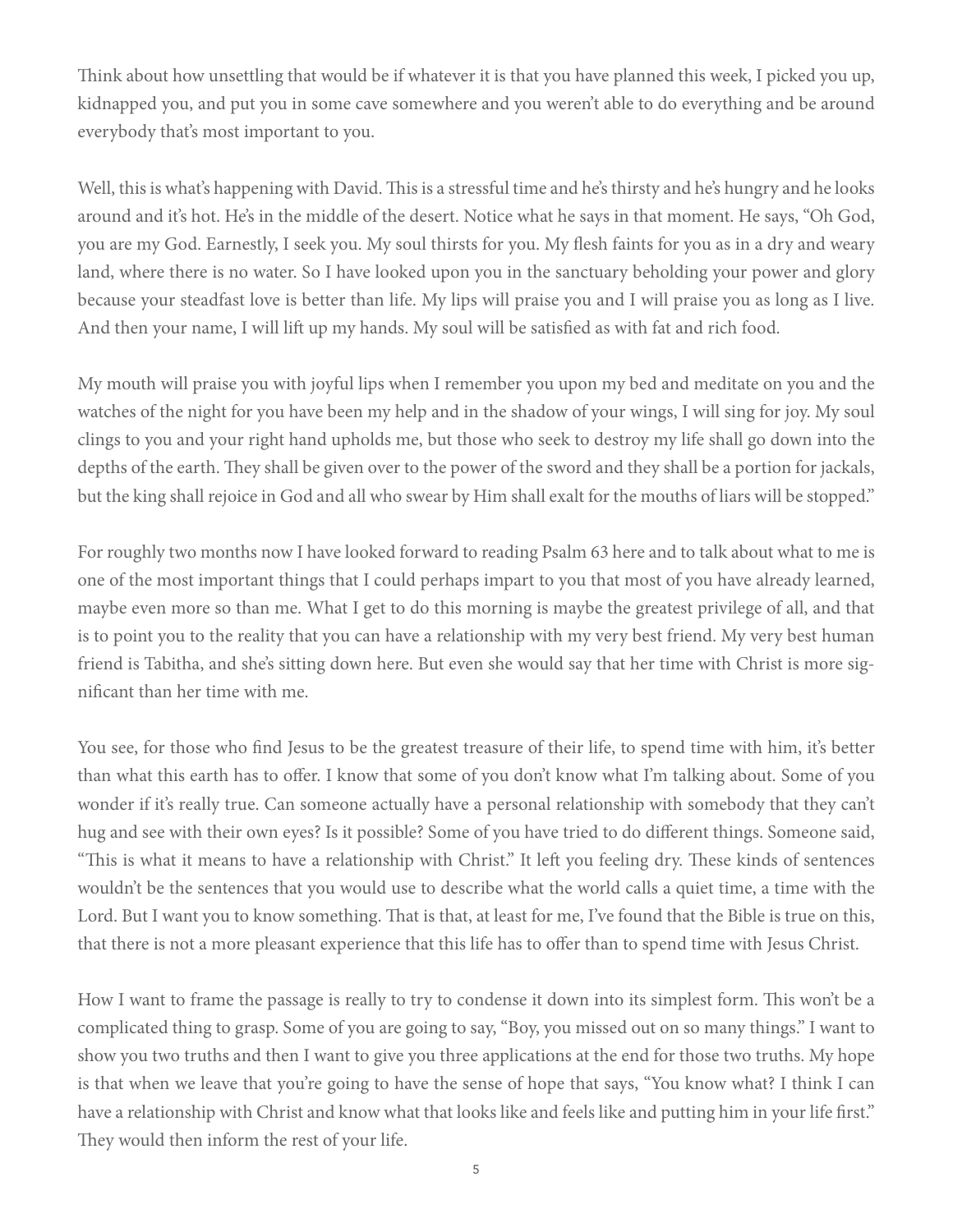So two things about seeking God first. The first is that seeking God first is the highest form of worship. I'm going to show you in a moment, it's actually the highest form of life. But seeking God first is the highest form of worship. You and I, we were created to know God, to enjoy God, to glorify God. You see, you were created and so was I with this unique ability. Humanity was at the beginning is that when we woke up instinctually naturally our soul, our heart, our mind, everything in us leaned towards God like flowers lean towards the sun. That was our nature. It was instinctual.

Had no sin been in the world, you would wake up and you would first think of God and not you. You would first think of God's pleasure and not sin's pleasure. You would first lean and say, "I got to be near the Lord." But then once we sinned against God, our very nature reconstituted and we began waking up and leaning not towards the sun, we began leaning towards the shadows, towards banal things, trite things, temporary things, unsatisfying things, sinful things, small things, and we lost our capacity to live up to our potential.

If you find somebody in the world or you find somebody within scripture who looks like they're not leaning towards shadows but they're leaning towards the Lord, you're looking at a miracle. Psalm 63 is a miracle. His heart wouldn't do this if God was not at work in his life. Let me tell you something, you would not be in this room this morning if God was not at work in your life. You're leaning towards the Lord. You came here for some reason. Now maybe somebody dragged you here, but you're here, right? You're here.

Just listen. Listen to the words that he says. He says, "God, you are my God. Earnestly, I seek you. I prioritize you." He could be seeking vindication. He could be seeking his family. He could be seeking reunion. He could be seeking the different responsibilities he had as King, but he says, "God, those things are all important to be, but let me tell you the very first thing that's the most important. I earnestly seek you." Then He says, "Why?" He says, "My soul, God, it thirsts for you and my flesh, it faints. It longs for you as in a dry and weary land where there is no water."

You just imagine how his must have pleased the heart of God. The heart of God that said, for example, in Matthew 15. In Matthew 15:8-9, it says, "This people honor me with their lips, but their heart is far from me; in vain do they worship me, teaching as doctrines the commandments of men." Let me tell you something that is so easily confused in this world of religion, God is not a cold idea. He's a warm person. God is not a cold idea that's supposed to be learned and taught by men. He is a warm person who is supposed to be experienced and enjoyed by mankind. He is not lessened if we don't enjoy Him. He's not made insecure if we don't enjoy Him, but He is honored when we come near to enjoy Him. I know this sounds really weird because it sounds very wanting, but God wants to be wanted.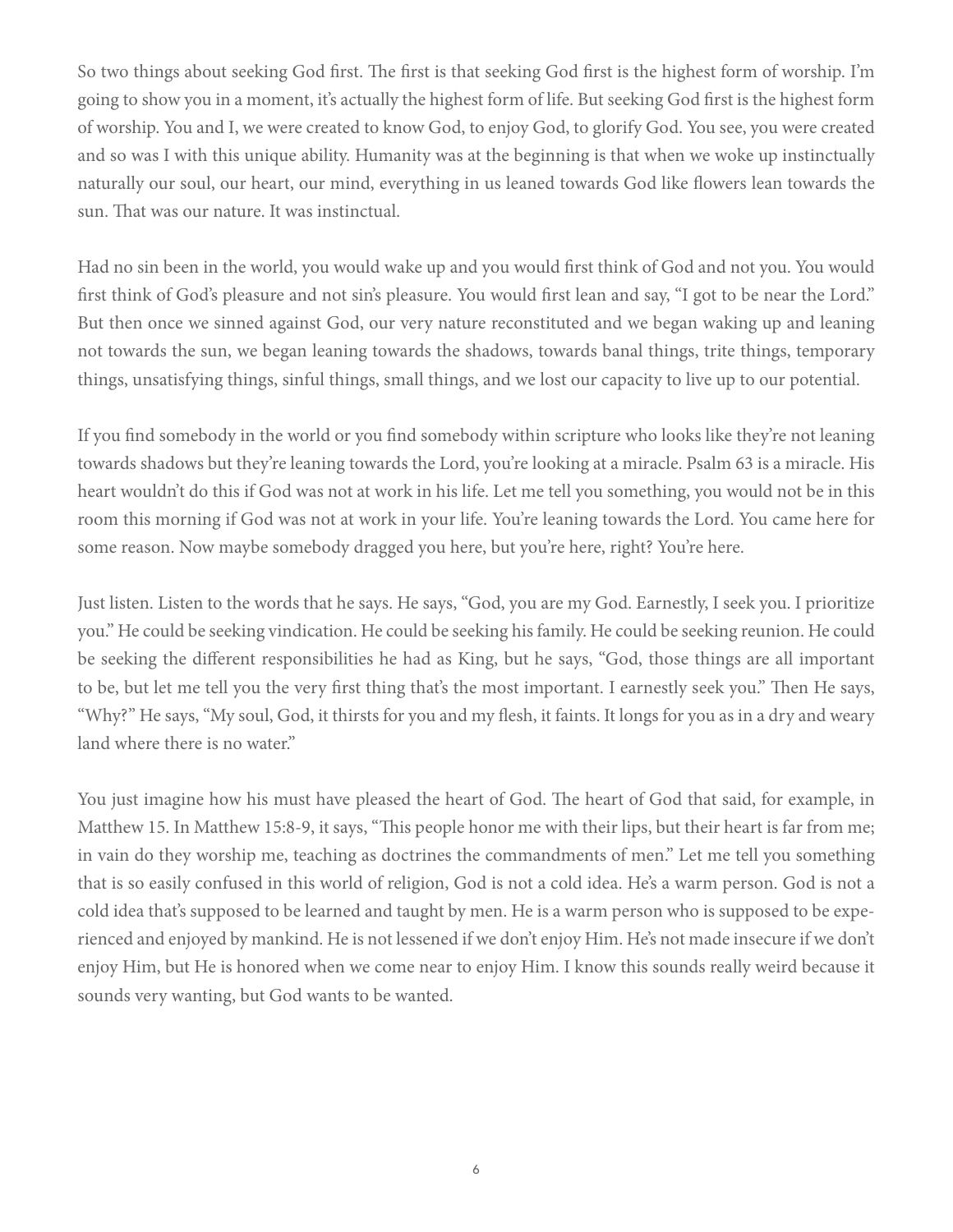You see, you're created in the image of God, right? And you want to be wanted. What that means is that you resemble some of the longings of God's own heart. Throughout the scriptures, we find places where He says, "I want you to want me for me, not just my gifts." That's why He says, "Look, you honor me with your lips, but your heart is so far from me." He wants to be wanted.

So just imagine His joy when David continued in verse two and he says, "God, I have seen, I have beheld with my eyes, your glory and power. This is better than life." It goes on and he says, "My lips are going to praise you and I'm going to bless you. Like a little kid that looks up to mom and dad and raises his or her little hands," says, "I'm going to lift my hands up to you." Some of you, you've never lifted your hands up to the Lord and it's really a shame because it's really freeing to you.

If there's a better reason why you should lift your hands up to the Lord, and that is because He likes it. He's not a cold idea. He is a person with personhood and emotions. For those of you who are parents or guardians of a child, or even a little kid and they raise their hands up to you. It feels so good because it's like, "They're looking to me for protection. They're looking to me for comfort." This is God. He loves when we lift our hands up to Him. He loves when we sing to Him. That's why we do these things.

He says, "God, my soul clings to you." Literally the word is cleave. As in marriage, a man shall leave and cleave. Same word, clings to you. So why should we seek God first? Because the highest form of living is worship, and the highest form of worship is love, and the highest form of love is seeking first. Think about it this way. Think about somebody you love saying these things to you in a love letter. We'd go, "I want to be wanted like that." Well, so does God.

The first reason we do this is because it's the very highest form of worship, which is really the highest form of life. The second thing I want you to see is that seeking God first is the deepest pursuit of pleasure. What that means is he's not only doing it because God is worthy of it. He's doing this because he is hungry for it. Sometimes I hear people say things like, "Our devotion must be free from self interest if it's to be sincere." That kind of theology would make David toss his cookies. Are you kidding? Look what he says, he says, "God, my soul will be satisfied if I have gone to this banquet hall and there is this huge feast full of the heaviest, richest fantast of foods."

Some of us, we can't even imagine that because like kale is our thing, but most of us... If you're offered a last meal, you don't go, "A little side of kale." No, you want something filling. Usually it has protein. It's usually meat or a lot of butter or carbs. It's comfort food. This is what he said, he says, "God, you're my comfort food."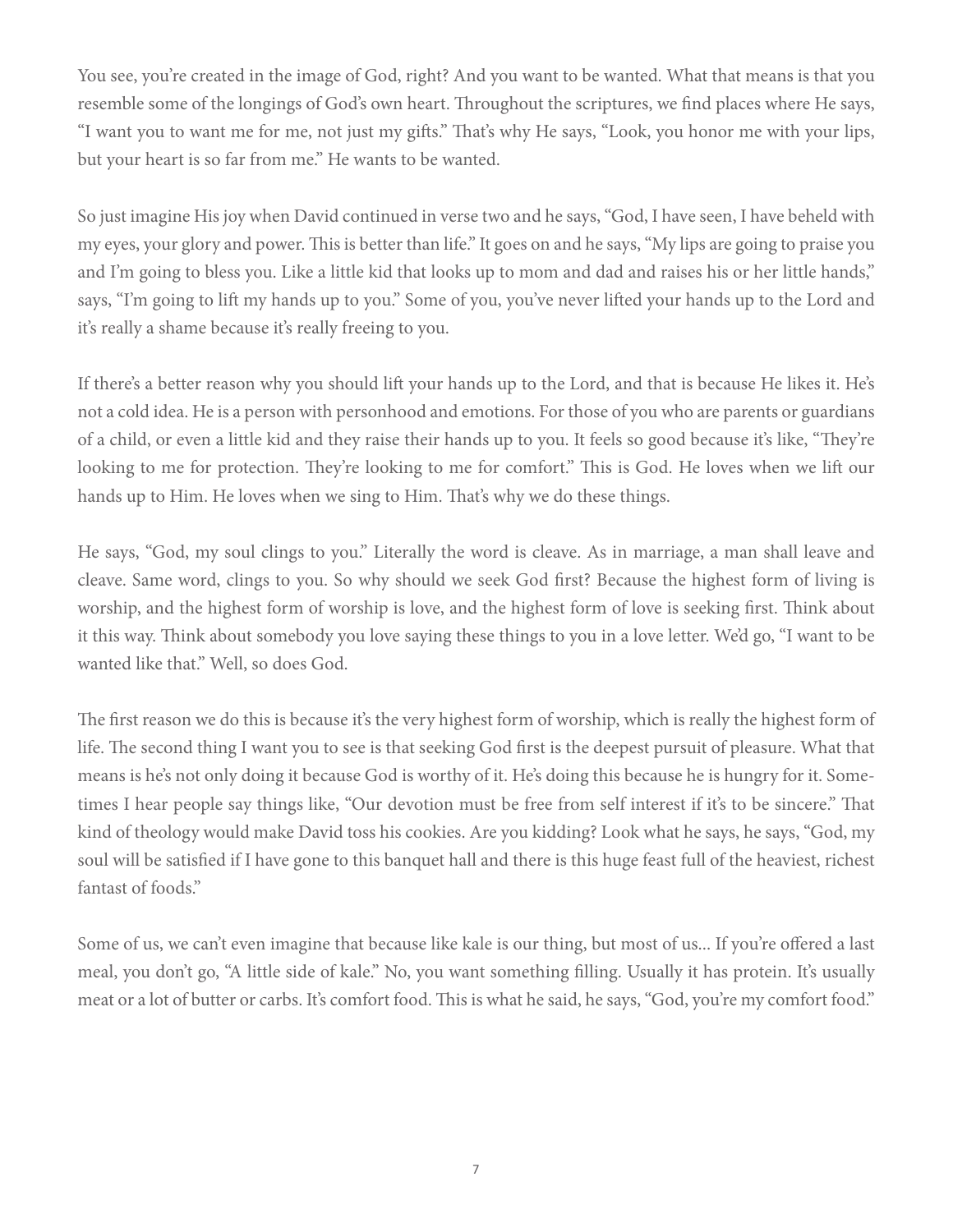Do you know why God made you to need food and then why He made food to be so tasty? It's to give us categories on this earth of the feast that's available in Him. Like coffee, it's bitter, but it cuts through sugar, right? Oh, God is both the sugar. He's the sweetness of life, but at the very same time He is... It's counterpoint. He's nutrition as well as comfort as well as everything else that food has the capacity to be able to offer us.

I mean, think about it. He could've made you to not need energy. He thought it's up. He can make us however He wants. We could just have a battery. You don't need food at all. He could have made one food. There could have been just fields of kale everywhere and everybody, that's all you get is just kale. But no. What does He do? He had such beauty and complexity and fatness and fullness in order to give us a picture to say, "You know what? This is what I found. I found that my time with you it's like finishing, Thanksgiving Feast."

Some of you I know it's hard to even imagine that this is your experience because all you ever know is religion. I promise you it's there. It's available to all of us, and what he does is he then tells us some of the amazing benefits that he experiences at this table. He talks about joy three times. He goes, "I'm going to praise you with joyful lips. I'm going to sing with joy and the King is going to rejoice." In verse eight he talks about stability. He says, "I'm going to cling to you and your right hand is going to uphold me."

What that means is I'm going to hold on to you, but when I get tired and distracted and for whatever reason I let go, you're never going to let go of me. All this feast, and pleasure, and joy, and stability, it adds perspective, which is why his last three verses, he looks at his situation. He says, "You know what? It's true. People are pursuing my life. But God, you are the just one and when I'm in the word, you give me wisdom to understand that in the end you are the righteous judge of all things that you're going to redeem, and reconcile, and judge everything that needs to be judged the way that it needs to be judged. And so I'm simply going to trust you right here."

But why do we seek God first? The second reason is because pleasure. One of our greatest hurdles in life is our hearts' willingness to settle for such pitiful pleasures that we would not think about seeking God. You see, God created our soul just like this picture over here with grapes and raisins to adjust to the size of our treasure. You fall in love and you love someone of such significance like God, and suddenly your soul becomes like a grape. It just continues to expand further and further and further. It increases your capacity for joy and yet the soul, just like a great tour raisin, you fall in love and make something that's banal, and trite, and sinful. Your greatest treasure and your soul will not go away, but it will shrivel. It will dehydrate.

A dehydrated soul only needs a little bit of trashy TV. Just a little bit of piddling, a little bit of scrolling, a little bit of uncovered skin to feel momentarily happy. This is why Peter says, "Abstain from the passions of the flesh, which wage war against your soul." Fall in love with something that's not going to fight your soul. You seek God first, and your soul begins to expand and as your soul expands, the lure of temptation with its hidden hooks will lose some of its appeal.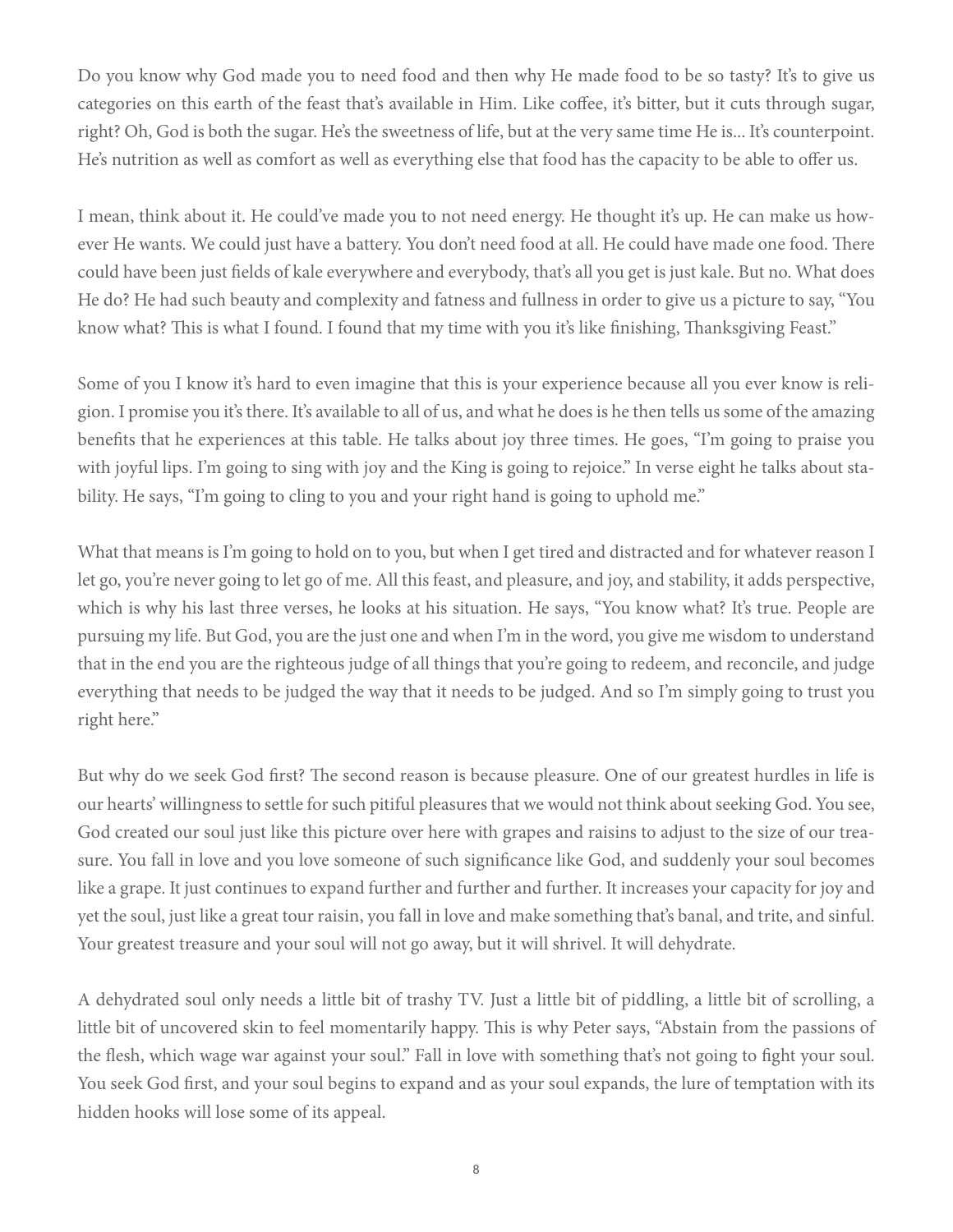See, some of us... Oh, what would it be like if we stopped sipping at the broken cisterns, the dirty streams of the world, and instead walked over the hill and found the fountain of life?

You see, the wisdom of His word is available to you and the piece of His presence is available to you. The courage of His promise is available to us. It's real and it's just over the hills, so go. The person sitting next to you may think this is ridiculous, but you go. Your best friend may love to drink on dirty wells, but go. Go to the fountain and find a better day than you have ever known. Three things for us to apply. Let me encourage you to trust Christ, to be reconciled to God.

Until we trust Jesus as savior, we have no access to the pleasure that is found in Him because sin separates us from Him, which is why Jesus says, "Seek first His kingdom and His righteousness." He knew that we couldn't earn a way and so Jesus came to be our way and he lived without sin, but he went to a cross and he died for our sin. Three days later, he rose from the dead, defeating death, making salvation available to all who would admit their need and believe and trust in him.

I urge you today to trust Jesus Christ. All the pleasures that are available in God, which are the deepest and fullest treasures on this earth will not be available to you until you trust Jesus Christ. Trust Him today. Most of you in the room I know have. So let me encourage you to prioritize time with Christ and let me tell you something, you have time for it.

You find a college student, they got six courses, they're overloaded. They're, "I have no time to do anything." All of a sudden they fall in love with somebody. Suddenly they find all kinds of time. You know why? Because we make time for what we love. Put God in your life first. Just imagine everything that was pulling on David's attention in this world and yet here David was looking not only to who God was, but also he was seeking God because of what he needed.

So let me encourage you, if it is not your daily pattern, I urge you to consider devoting the first moments of every day or in particular the first preparation moments of your life for each day to God as an expression that you want to be with Him and that you want to know His will. When I say the first moments of when you prepare for your day, many of us in the room, that's the morning. That's when we prepare for the day, but some of us, we're night owls. We stay up super, super late. That's just how God made us.

Some of us were single parents and your kids get up at 5:00 and you think, "When am I ever going to have time to be able to do these things?" Some of you, you're married parents and your kids get up at 4:00 and it doesn't matter. Every single one of us, we have obstacles for this. You've got to find your time. Some of you, you need to do it at night because that's when you prepare for the next day. Whenever it is though, to be able to come to the Lord and say, "God, I want to be with you."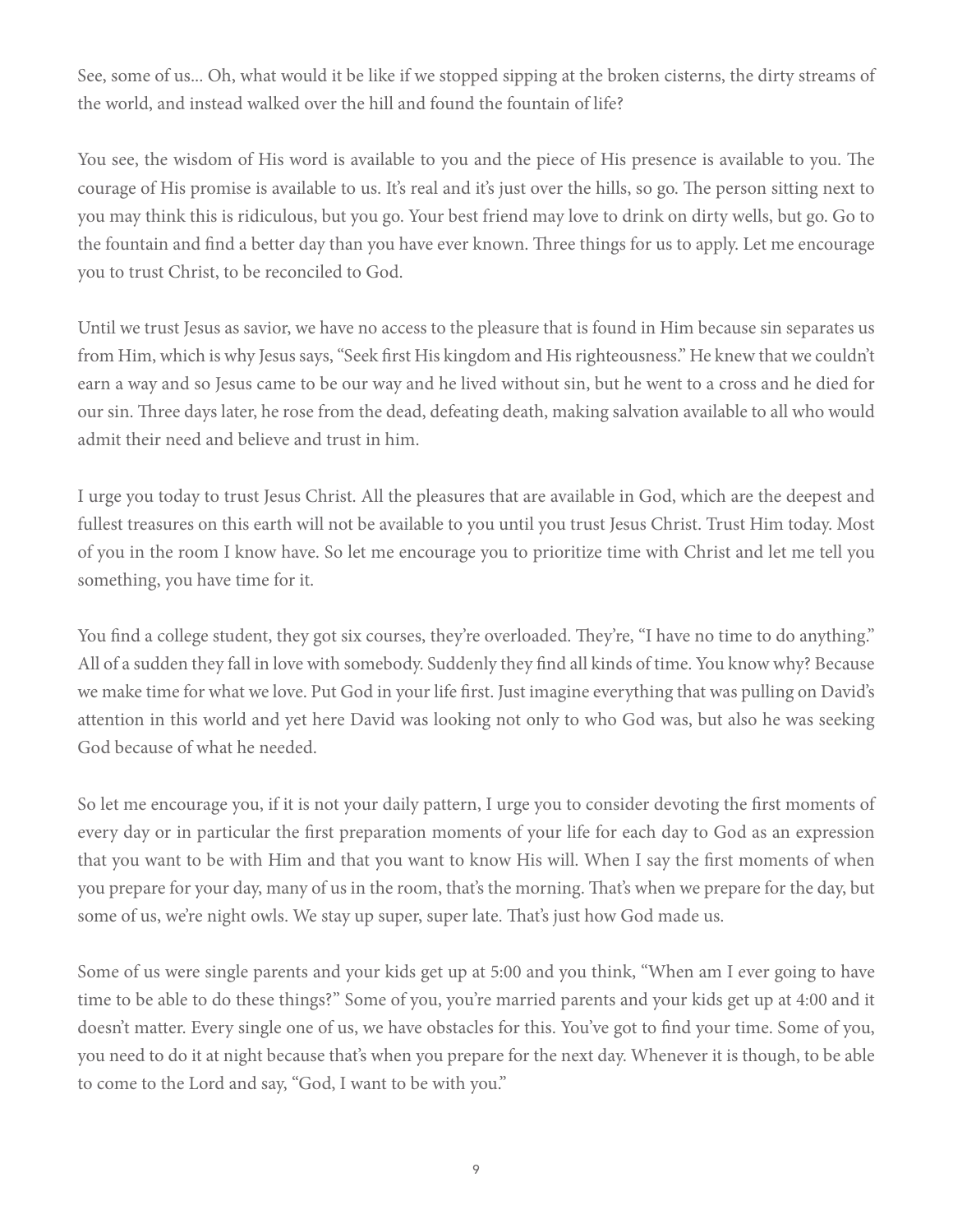Now listen, the very worst thing that I could do is to give you a bunch of rules of how to do that will ruin any good thing, any good thing. Man, God made the Sabbath a day to rest and we mess it up with all kinds of rules, so we'll mess up time with the Lord by adding rules. Don't hear anything I'm about to say is a rule, these are simply things that over 30 years of trying to have a relationship with Christ, these are just a few things that I found that have been helpful to me. Okay?

When I try to prioritize time with Christ, the first thing that I try to remember in the morning is this, is to remember that God is someone not something.

This is not an academic experience. I'm not writing a theology book, right? Here is a person there and that leads me to treat the whole thing differently. This is not a task to be accomplished. There is somebody in the room with me, which means that I need to acknowledge and so I say in the morning, "Lord, good morning. Thank you for the privilege to live in your world today." It reframes everything. Now there's somebody in the room with me. I'm acknowledging, it changes how I look at everything once I affirm this is a person.

Second thing is to prepare a place and time. To prepare a place in time. Some of you have a chair, some of you have an office, some of you have a closet. Some of you it's your car. You have a long commute and so you pray and you spend some time with the Lord in the car. It doesn't matter, but to prepare to have a place and a time. Now when I say prepare, this is what I did and now some of you would say, "Well, I'm just not going to do that." That's cool. Don't.

At night, I get so excited about what's going to happen in the morning, but I prepare for it. I go to my office at the house and I clean off all my desk of things that could distract me first thing in the morning and then I open up the Bible to where I'm going to be reading and I open it up just ready and I put my pen right there. I just can't wait to get there. You come with expectancy, you come ready, you plan for. You know what happens though growing up as the kids were growing up? Sometimes they get sick, it would be interrupted and that's okay. It's life. It's like a date, isn't it?

If you have been married for a long time or if you've been dating a long time, not every day is like a 10 but you continue to do it day after day or week after week. You continue to prioritize that relationship because the consistency is actually doing something deep within. Third thing I always try to do is open with prayer. My mind is racing when I wake up in the morning. The first thing I have to do is to say, "God, I got to come underneath you." This is what I do. Jesus taught us to pray. He says, "Hallowed be your name. Your kingdom come, your will be done on earth as it is in heaven." I pause and I say, "God, before I do anything, I simply want to affirm that you're the great one and you have all authority over my life." You get to call all the shots.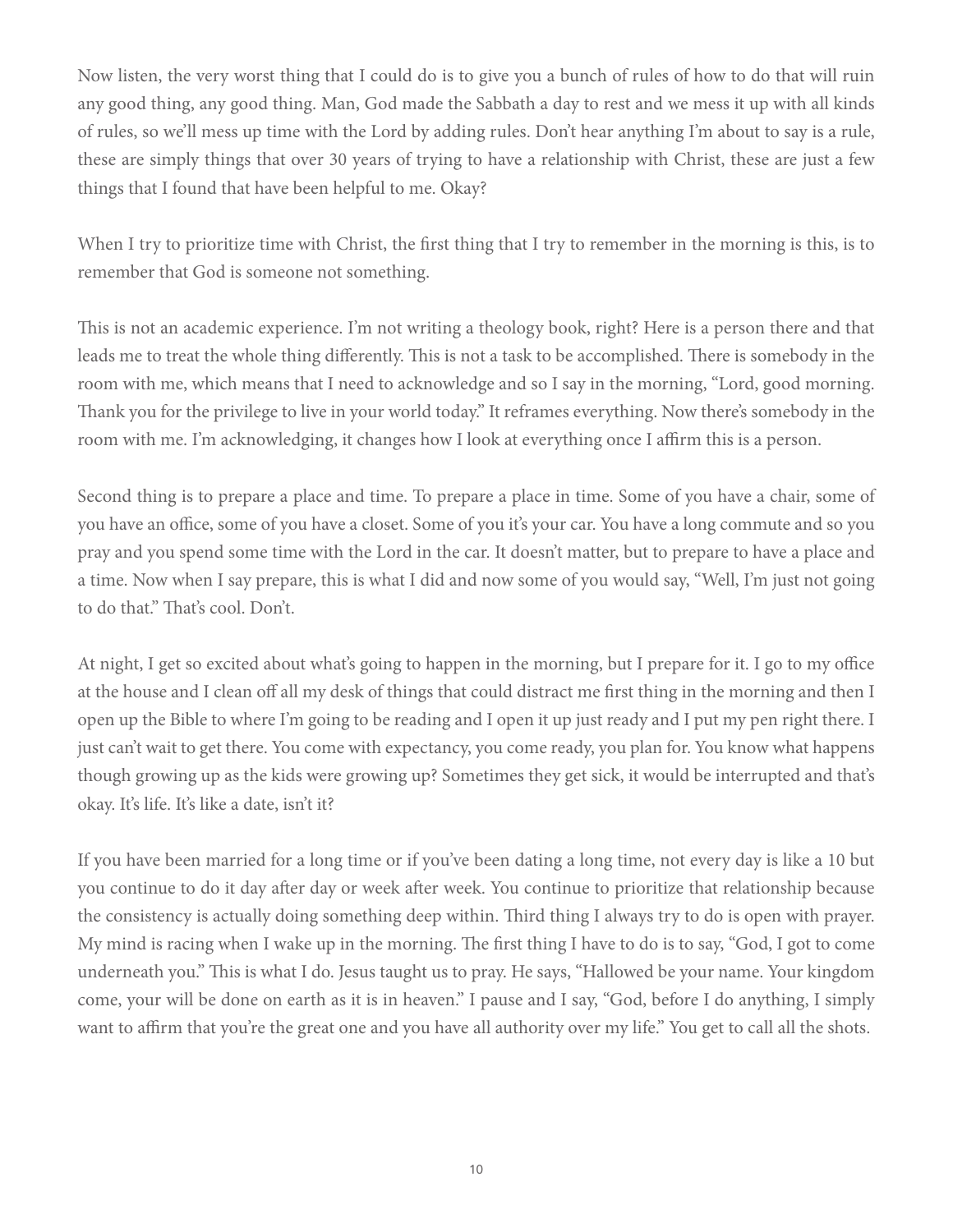Usually, I start talking about things that I admire about Him. "You're righteous and you're Holy and you're good, you're kind and you're generous and you've been good to me." I just want to acknowledge all of them. And then I open the Bible. You see, usually they're already open. Here's a place, pick a book. They're all good, so just pick one, right? Don't jump around. I want to just see where the Lord leads me this morning and let me read that. No, no. They're written with intent, and so read a book or pick one. Some of them are real short. Some of them are real long. If it's real long, just a section of that book and maybe a paragraph, a sentence, maybe a chapter, and you read.

We've provided this journal. They're out in the lobby if you don't have one. If you have a way to do this, then just smile at me and say, "Oh, that's cute that he put a little thing together, but it doesn't matter because I got my way," right? But if you don't have a way, this is a way. It's not the way, it's a way. It's been put together to simply help you. You turn and there's a day and you go, "Hey, there's today and there's a passage to read," and you read that passage. This journal this year, we've added something a little bit different in the hope. Not that you'll become a journaler. Some of you goes, "I'm just not a journaler." I'm not a journaler. I have a hard time journaling, right? You don't want to journal, don't, right? It's for your benefit.

But what it does is it leads you through four different sections. So hopefully, it'll help you interact with the text in a way that you can pull out an application and take you with you for the rest of your day. So this is how it goes. Let's just say it's today. Well, today in the actual Bible reading journal, it says the text of the sermon, so you could write up there, Psalm 63, right? Then what it does is it says, "Highlight."

Now that's just a highlight to you and there's no right one. They're all really good, right? So just pick a verse or two and you write it down. When I did it last night, I said, "You know what? Psalm 63:8 is really encouraging to me." It says, "My soul clings to you and your right hand upholds me." Then there's a little section for E, which is explain. That means explain it in your words. Why is it important to you? What does it mean to you? So I just wrote, "You know what? Christ not only lets me cling to him, he holds me. Nothing is as strong as his right hand. Nobody can make him let go of me. I may get tired and distracted, but Christ won't let me go."

You go to A, application. What am I going to do with this truth in my life? I'm going to trust that Christ is holding me today. Even when I stumble, I'm going to trust that he will pick me up and forgive me and I'm going to try to share this truth with somebody today. Then you move to respond. To me, respond is simply a prayer. So look to God and say, "Okay God, this is what I've just read in Psalm 63," and you start praying some of what you just read. Maybe even that verse, "God, I want to cling to you today. Would you help me to cling to you today? Would you help me to find more joy in you than in my sin and would you forgive me because, man, yesterday I just ignored you the whole day?"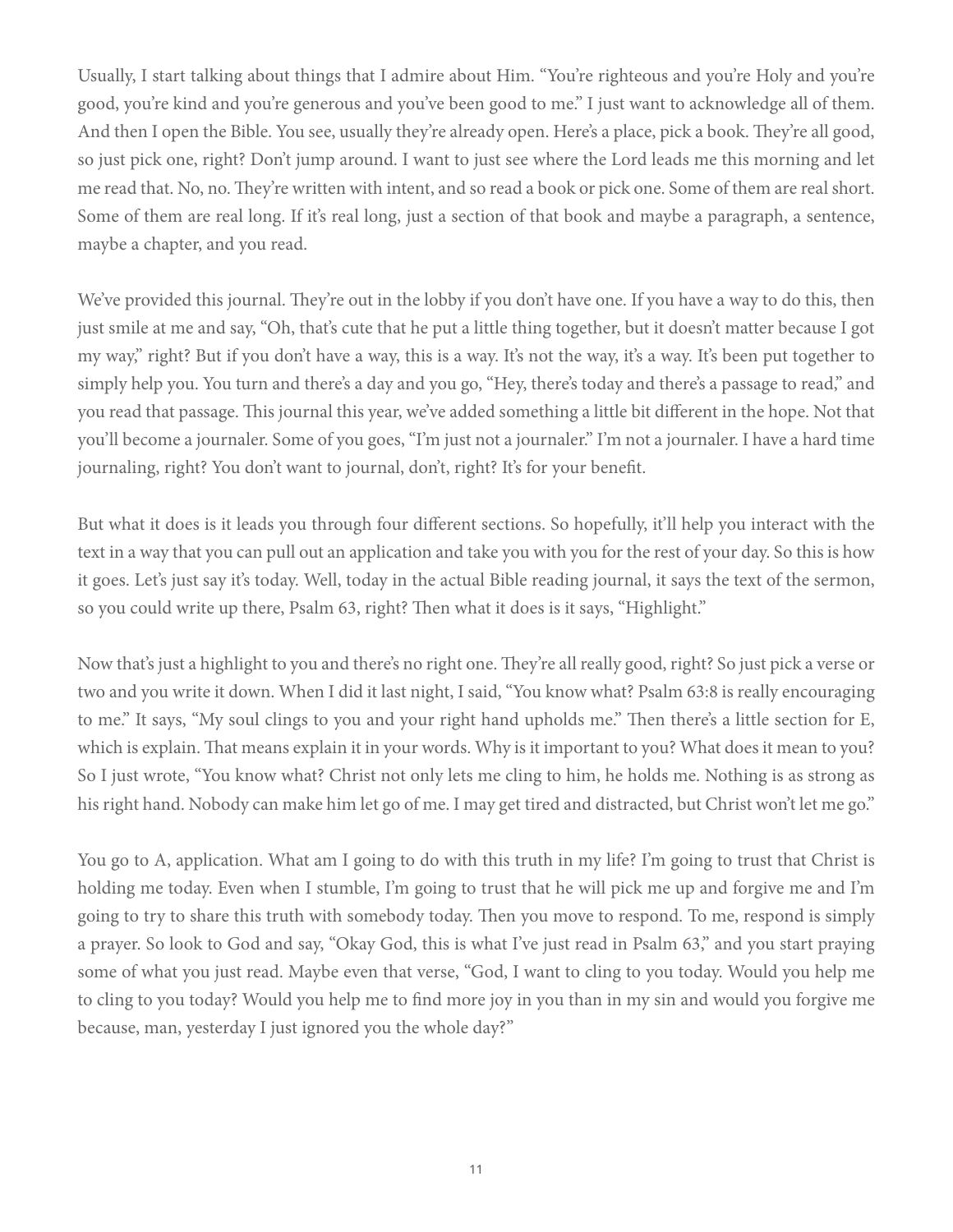All of a sudden now what you're doing is seeking to interact. Usually after that, I spend a little bit more time praying for other people and asking God to forgive me for things that I've found within the word that are clearly not found in my own life. Let me give you one last suggestion is this, let me encourage you to be more attentive to God than to your emotions or to your consistency.

In other words, if you were to go to an art gallery, I would encourage you to look at the art, not look at how you think about the art or feel about the art. Some of us, you hear this and you think, "I have tried that before. I've missed four days this week. I'm not very consistent with it anyway. I'm really not getting much out of it anyway." Listen, there are things that are happening in your soul when you pray and when you sit before Christ, then your soul may not be able to feel and translate to your mind and what's happening. Deeper things are happening though when you sit in the word of God.

Don't go to the Grand Canyon with a mirror. Okay? Look at the Canyon. Look at God, interact with Him. Don't say this, "I just don't know what I feel about this." I know it's hard to believe. It's just not about you. It's not. It's about Him and it's how we're living in His world. Prioritize time. Last thing is let's look to Christ throughout our distracting days. Even if you have like a rock star or quiet time one morning, it may take 15 minutes after you shut the Bible and leave and all of a sudden someone pulls out in front of you and Jesus is not anywhere in your view of understanding is just me and my anger now, right?

You need regular moments and regular reminders throughout your life where you can steal away time. Those of you who cook meals, things, all kinds of chaos, put a scripture verse on your refrigerator so that you can steal a moment with the Lord even when you're doing something else. Write a verse, stick it on your mirror. If you're in a meeting all day, pause just at regular intervals and say, "God I just want you to know I still recognize even though I'm here and this isn't how I necessarily want to spend all of my day, it's all you. So would you just refocus my attention on you?" See, here's the deal. When David hit his last period on Psalm 63, he was still in the desert being hunted by his son.

Throughout the rest of that day, he needed to keep looking back to the Lord. Let me encourage you to do what you need to do. You see, because the invitation is for us all, "Come to me, all who labor and are heavy laden, and I will give you rest." So let me pray for you. Father in heaven, I ask that you would help us to see that this is available, that the highest form of life being worship and love and the highest experience of pleasure in our life. They both collide in being near you. For those that doubt and who are skeptical, I ask God that you would open up their eyes and help them to see wonderful things in your word and help them to believe them.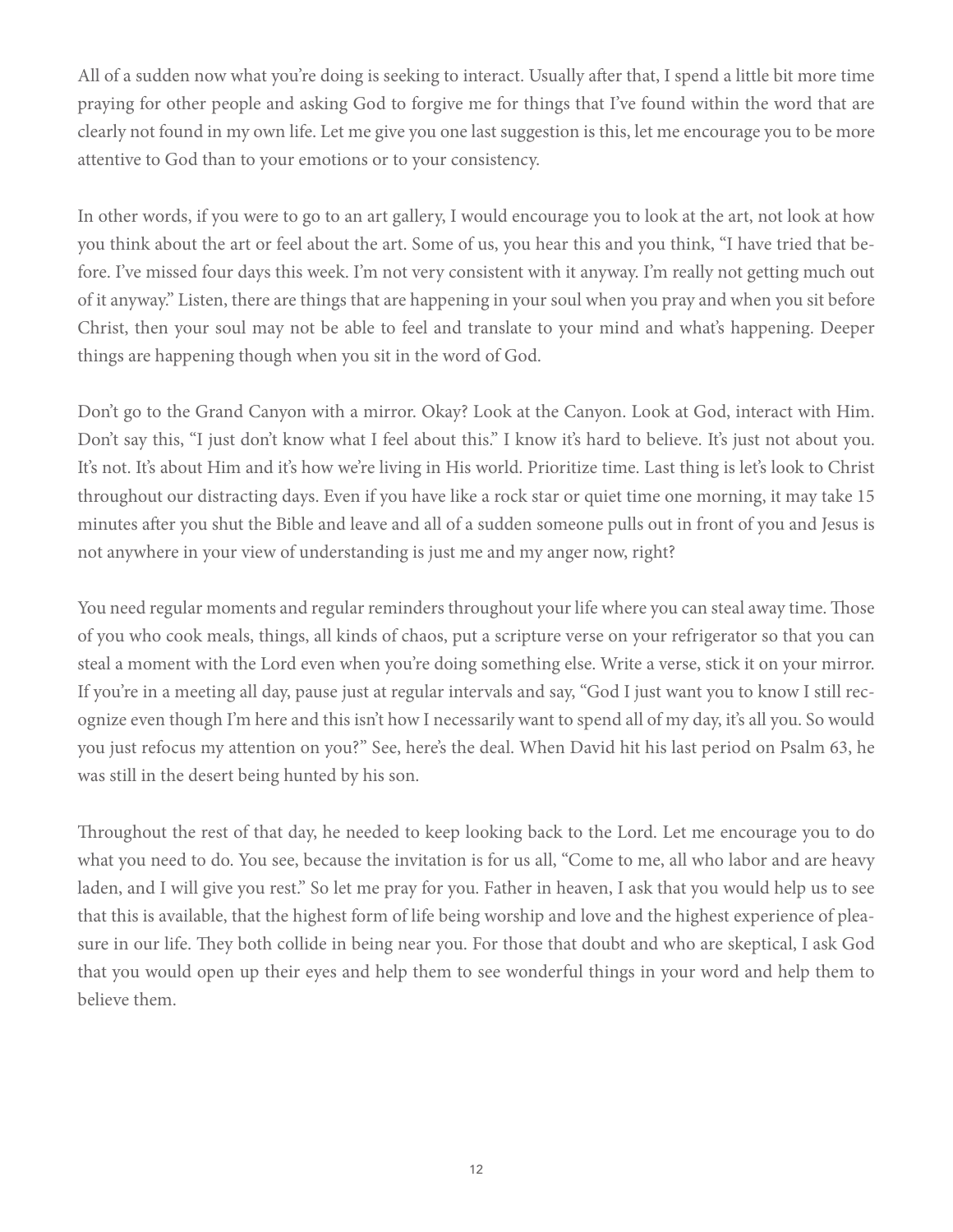For those who are skeptical because they've tried and the meal felt like crackers and not a feast, I pray Father that as they labor to seek you, that you would open up their heart and open up your word to their heart tomorrow morning in such a way that confirms everything that David said is true, that to be near you and with you is the greatest pleasure on earth.

So help us to seek the first things first. We love you and we need you. Would you help us now to sing to you, to lift our hands to you, to sing to you with joy, and to give to you and what you're doing around the world. We pray all of this in Christ's name. Amen.